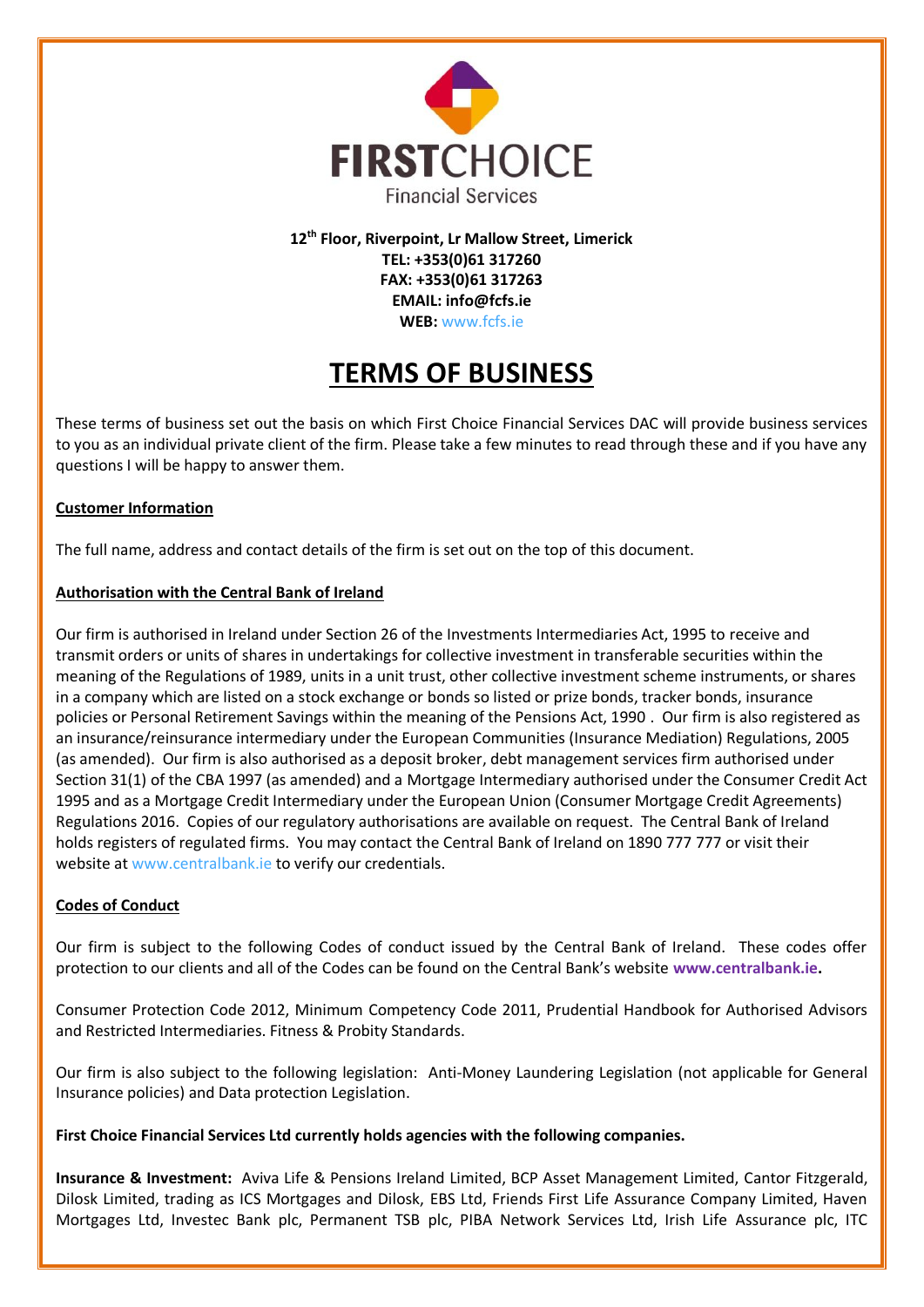Limited, KBC Bank Ireland plc, Leeds Building Society, Merrion Stockbrokers, New Ireland Assurance Company plc, Royal London, Standard Life Assurance Company, Wealth Options Limited, Zurich Life Assurance plc.

# **Description of Services**

# **Health Insurance**

Our firm holds an agency to provide health insurance with Aviva Health Insurance Ireland Limited

# **Life, Investment, Deposits and Pension Services**

Our firm provides its life, investment, deposits and pension services to our clients on a fair analysis basis. "Fair analysis of the market" means that our firm provides its life services on the basis of a sufficiently large number of contracts and product producers available on the market to enable our firm to make a recommendation, in accordance with professional criteria, regarding which contract would be adequate to meet our clients consumer's needs. When our firm provides non-life and deposit services to clients we provide this service on a limited analysis basis meaning that our firm provides non-life and deposit services on the basis of a limited number of contracts and product producers available on the market. For deposits we hold agencies with KBC Bank Ireland plc, Permanent TSB, EBS Ltd and Investec Bank plc.

# **Mortgages**

Our firm provides mortgage through lenders we currently hold appointments with. First Choice Financial Services DAC can provide advice on and arrange mortgage products from the following ranges: fixed-rate loans, variable rate mortgages, capital & interest mortgages, interest only mortgages and residential investment property loans.

First Choice Financial Services DAC provides mortgage advice on a fair analysis basis (providing services on the basis of a sufficiently large number of contracts and product producers available on the market to enable the firm to make a recommendation, in accordance with professional criteria, regarding which contract would be adequate to meet your needs.

### **Debt Management Services**

Our firm provides banking and debt management services to our clients. Should our clients wish to avail of these services, a separate Terms of Business and Terms of Engagement shall be issued to the client.

### **Remuneration Policy**

The firm may charge you a fee for services provided instead of, or in conjunction with, commission and other payments from financial institutions to which we transmit orders on your behalf. The firm currently charges such fees based on a time charge of €200 per hour. The firm will notify you in writing in advance where we propose to charge you a fee.

Our firm is remunerated by commission and other payments from product providers and lenders on the completion of business. Details of this remuneration are available on request. The firm may accept additional commissions and remuneration from such financial institutions, related to the volume of business we place with that financial institution. Commissions payable to the firm in relation to arranging certain life assurance, pension policies and PRSAs are disclosed in a Disclosure Notice provided to you at the point of sale and/or at the policy issue stage. The firm charges a recurring/trail commission on all investment and pension business, unless otherwise negotiated.

If we receive commission from a product provider, this may be offset against the fee which we will charge you. Where the commission is greater than the fee due, the commission may become the amount payable to the firm unless an arrangement to the contrary is made.

It is the firm's business practice to charge a fee to process a mortgage application in the amount of €250. The firm may also receive commission from the mortgage provider.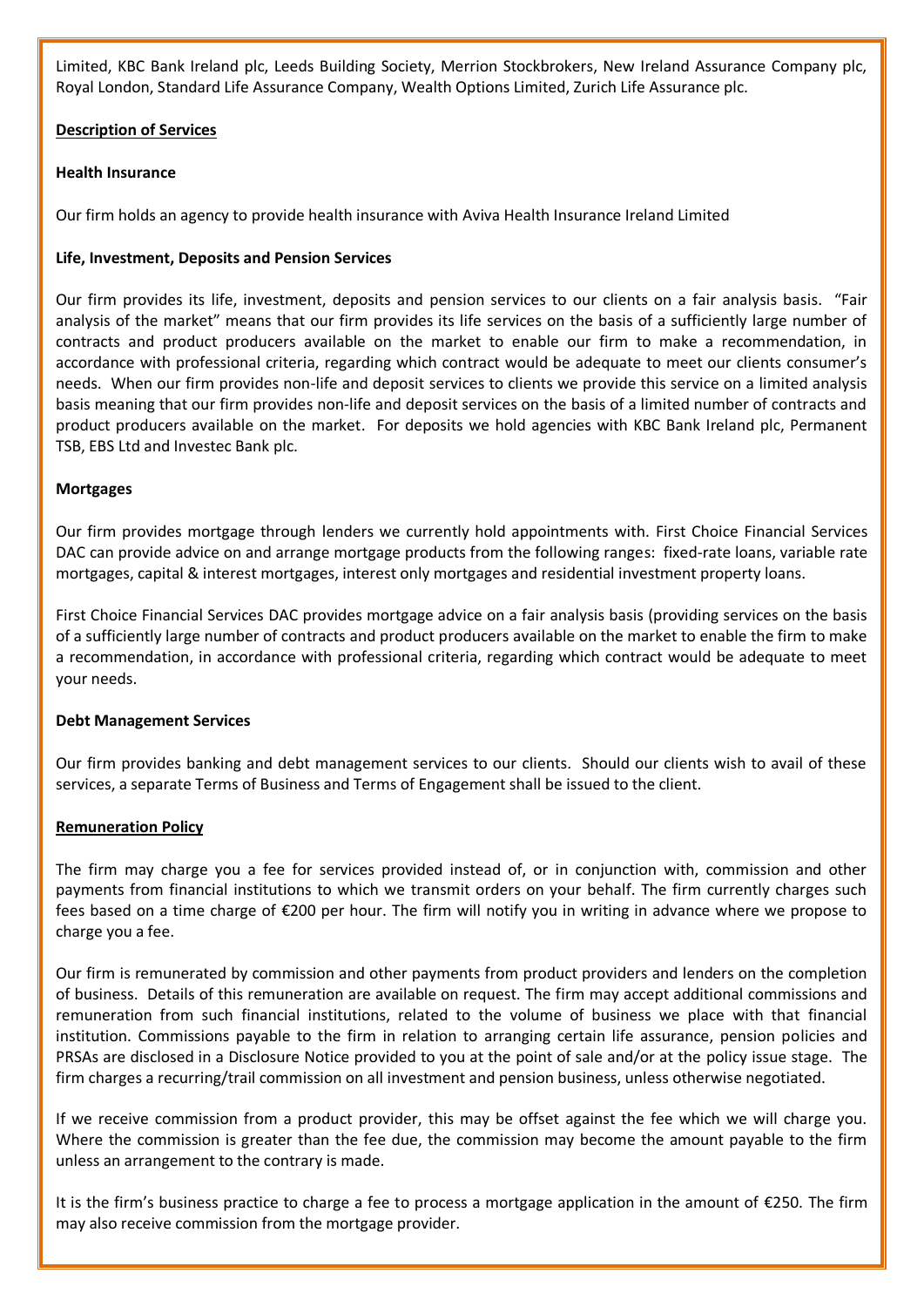If you have been referred to **First Choice Financial Services DAC** by an entity authorised to provide financial services in the State, we may pay a fee to that entity for that referral.

With your consent, **First Choice Financial Services DAC** may refer you to other entities regulated to provide financial services in the State. First Choice Financial Services DAC may receive remuneration in return for such referrals.

## **Mortgages**

We may receive up to 1% of the loan drawdown for arranging mortgage finance. This commission is paid by the mortgage lender. The actual amount of commission will be disclosed at a later stage in the ESIS (European Standardised Information Sheet) which will be forwarded to you. Information on the variation in levels of commission payable by the different creditors providing credit agreements being offered are available on request.

We charge a fee of €250 for submitting a mortgage application, this fee is non-refundable. This is not in any way an indication of mortgage/loan approval. Our fee will be notified to the lender who will include this fee into the calculation of the APRC (Annual Percentage Rate Charge).

Please note that lenders may charge specific fees in certain circumstances and if this applies, these fees will be specified in your Loan Offer. You have the right to pay a fee separately and not include it in the loan. Typically, this situation arises in relation to specialist lending.

# **Regular Reviews**

It is in your best interest that you review, on a regular basis, the products which we have arranged for you. As your circumstances change, your needs will change. You must advise us of those changes and request a review of the relevant policy so that we can ensure that you are provided with up to date advice and products best suited to your needs. Failure to contact us in relation to changes in your circumstances or failure to request a review may result in you having insufficient insurance cover and/or inappropriate investments.

### **Conflict of Interest**

It is the policy of **First Choice Financial Services DAC** to endeavour to avoid, as far as possible, any conflict of interest when providing services to its clients. However, where an unavoidable conflict may arise we will advise you of this in writing before proceeding to provide any service. If you have not been advised on any such conflict you are entitled to assume that none arises.

### **Default On Payments By Clients**

**First Choice Financial Services DAC** will, if necessary, exercise its legal rights to receive any payments due to it, from clients for services provided by it and to be reimbursed for any value obtained by it for clients arising from payments to it by clients which subsequently default.

Product producers may withdraw benefits or cover in the event of default on payments due under policies of insurance or other products arranged for you. We would refer you to policy documents or product terms for the details of such provisions.

Mortgage lenders may seek early repayment of a loan and interest if you default on your repayments. Your home is at risk if you do not maintain your agreed repayments.

### **Complaints Procedure**

You can make a verbal or written complaint to us about any service, which is covered by these Terms of Business, provided by **First Choice Financial Services DAC** to you. Such complaints can be referred to Mr Barry White, the Compliance Officer of our firm, who will also be your contact point in relation to the ongoing investigation of your complaint.